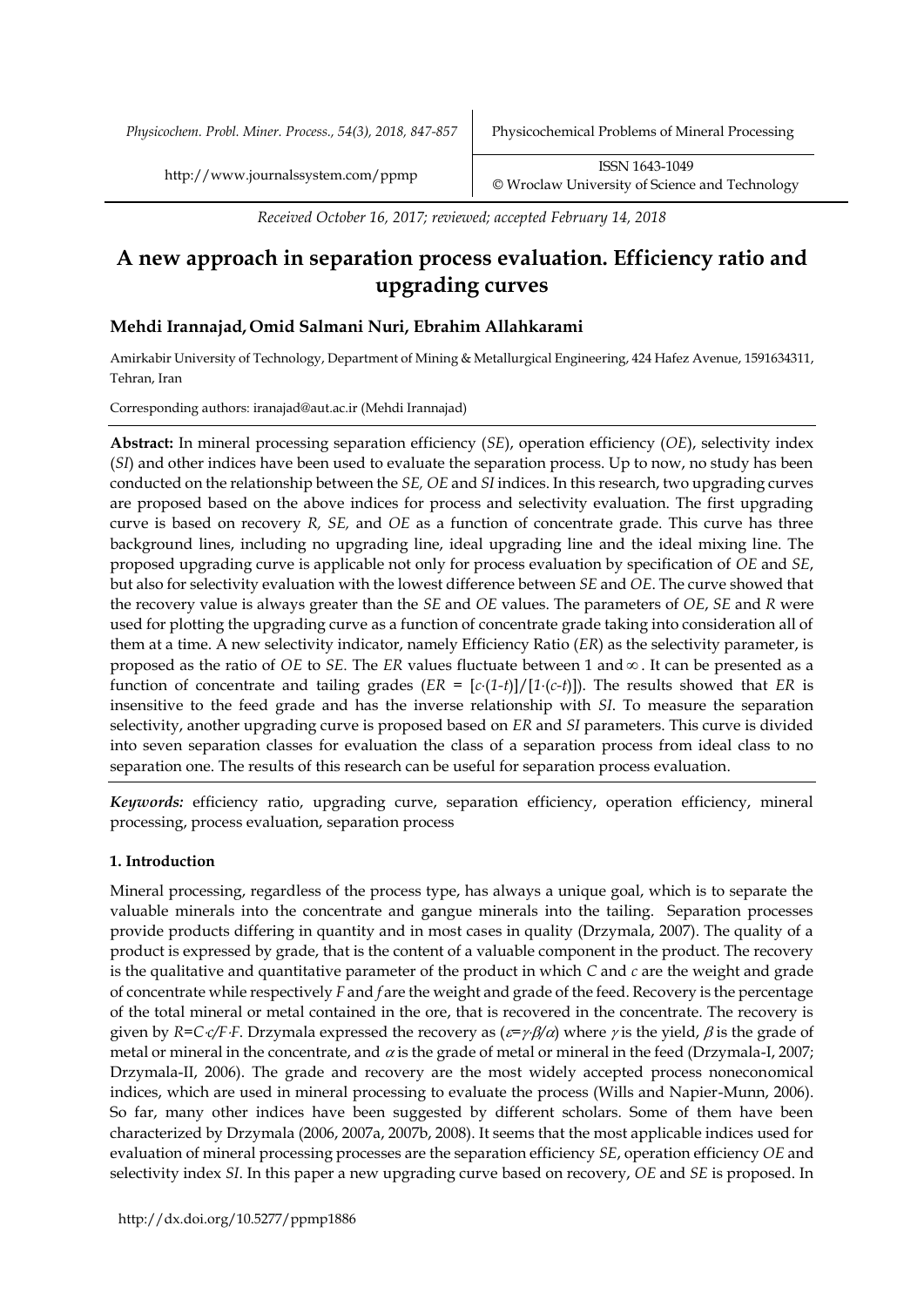the second part of the paper, a selectivity indicator and new upgrading curve, which is based on this indicator is offered. Furthermore, the applications and background lines of the new upgrading curves as well as the application of new indicator are explained in detail.

## **1.1 Technological parameters**

#### *1.1.1 Separation efficiency (SE)*

It was shown that grade and recovery can be combined to form other indices including *SE*. The *SE* has been defined by Hancock as the difference between the recovery of valuable mineral to the concentrate and recovery of the gangue mineral to the concentrate (Schulz, 1970; Sztaba, 1993; Kelly and Spottiswood, 1982):

$$
SE = (R_{v,C} - R_{g,C}) \cdot 100 \tag{1}
$$

$$
SE = \left(\frac{c \cdot c}{F \cdot f} - \frac{c \cdot (1 - c)}{F \cdot (1 - f)}\right) \cdot 100\tag{2}
$$

where *Rv,C, Rg,C* are recoveries of valuable and gangue minerals into the concentrate and tailing (as a part of unity), respectively. When the recovery and grade of two products are different, the index can be useful, and sometimes has a better application in the selection of the best upgrading process. It is apparent that by increasing *Rv,C* and decreasing *R*g,C, the *SE* will be increased. The values of *SE* are between 0 and 100. This index has been frequently used to technically evaluate separation processes.

#### *1.1.2 Efficiency of operation (OE)*

*OE* is the another index which was proposed by Fomienko as shown by Eqs (3) and (4) (Fomienko, 1957; Abouzeid, 1990). This index is expressed as the recovery of valuable minerals into concentrates multiplied by the recovery of gangue minerals into the tailing. This index is somewhat similar to *SE* except that in this equation the recovery of gangue mineral into the tailing is considered. So, it is necessary to simultaneously measure the grades of feed and concentrate as well as the grade of tailing. It can be seen that the *OE* value directly depends on the recovery of valuable and gangue minerals into the concentrate and tailing, respectively. The values of *OE* are between 0 and 100. Thus:

$$
OE = (R_{v,C} - R_{g,T}) \cdot 100 \tag{3}
$$

$$
OE = \frac{c \cdot c}{F \cdot f} \times \frac{T \cdot (1 - t)}{F \cdot (1 - f)} \cdot 100 \tag{4}
$$

where  $R_{g,T}$  denotes the recovery of gangue minerals into the tailing as a part of unity.

## *1.1.3 Metallurgical efficiency (M.E)*

*ME* was proposed by Diamond (1928). The index is defined as the arithmetical average of the recoveries for the main component of each product, even in the tailing (Taggart, 1945; Diamond, 1928). The index given in Eq. 5, where  $R_{n,N}$  denotes the recovery of component *n* in the *N* product.

$$
E = \frac{\sum R_{nN}}{n}.\tag{5}
$$

*ME* is the simplest index for evaluating various processes. For example, in a separation of magnetite, ilmenite and quartz, if the Fe recovery in magnetite concentrate is 90%, the Ti recovery in ilmenite concentrate is 80% and the Si recovery in tailing is 95%, *ME* is (90+80+95)/3=88.33%. It is noteworthy that this index is not considering the effect of main component losses in other products. In the above example, the grade and recovery of Ti in magnetite and tailing fractions are not taken into account.

# *1.1.4 Selectivity index (SI)*

Gaudin (1939) proposed the selectivity index as the convenient measure of two-product separation. Selectivity index is a geometrical mean of the relative rejections and relative recoveries of two components (minerals, metals, or groups of minerals or metals). The index is given in Eqs (6) and (7) (Gaudin, 1939; Taggart, 1945):

$$
SI = \sqrt{\frac{R_{v,C} R_{g,T}}{(1 - R_{v,C}) (1 - R_{g,T})}}
$$
(6)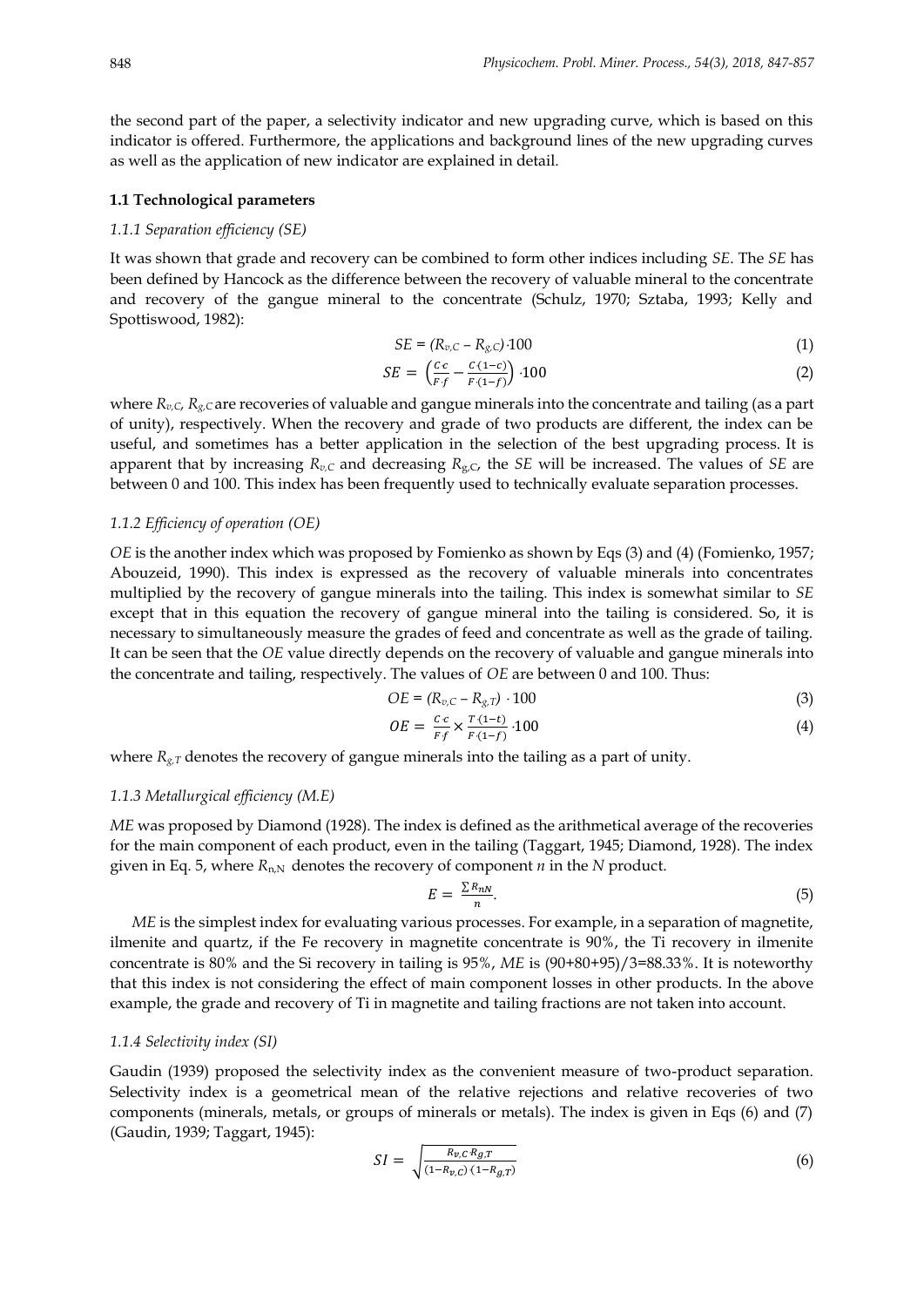$$
SI = \sqrt{\frac{c \cdot (1-t)}{t \cdot (1-c)}}.\tag{7}
$$

The *SI* is used by some scholars to show how the separation of minerals by flotation was successful (Irannajad, 2014; Irannajad and Mehdilo, 2016; Salmani Nuri et al., 2016). Until now, no study has been conducted on the relationship between the three important indices. In this regard, the aim of this work is to define a new indicator relating *OE* to *SE* and *SI*. This relation is applicable not only to simultaneously evaluate the quality of a separation process for different *SE* and *OE* values, but also to determine the class of separation.

#### **1.2 Economical parameter (***NSR***)**

The evaluation of process economics is of great importance in mineral processing, because the graderecovery relationship is a key factor in determining the best combination of grade and recovery as a point of process economics. However, in mineral processing the aim is to attain the highest financial return per ton (megagram) of a processed ore in the plant. One of the proposed parameters for evaluating the economics of mining and milling operations is the net return from the smelter (*NSR*), which can be considered as the difference between income (payment for metal content) and costs (smelter charges and transportation costs). It is obvious that the recovery and grade of concentrate play the vital role in determining the *NSR* in which the more the metal grade in concentrate the less the smelter charges and transportation costs. However, the variations in metal price result in changing the *NSR* value versus concentrate-grade relationship.

#### **2. Comparison of** *SE* **and** *OE*

According to the definition, *SE* is the difference between the recovery of valuable mineral to the concentrate and recovery of the gangue mineral to the concentrate. The *OE* is the recovery of valuable mineral to the concentrate multiplied the recovery of gangue mineral to the tailing. By replacing  $R_{g,T}$  = 1- *R*g,C in relation (3) and comparing with Eq. (1), it can be found that the *OE* is greater than *SE*. Since the subtracted value in relation with *OE* (i.e.  $R_v$ ,  $c \times R_g$ , *c*) is smaller than that part in *SE* (i.e.  $R_g$ , *c*), it is acceptable that the value of the *OE* should be greater than *SE*. It should be pointed out that separation diagrams and mathematical relations are used for assessment of separation results. Figure 1 shows the relationship between *SE* and *OE* via recovery-time curve.



Fig. 1. Relationship between *SE* and *OE* with recovery-time curve

To clarify the issue, an example of process parameters for flotation is presented in Table 1. This process consists of four flotation stages concentrating galena with the feed grade of 8.968% Pb (Fig. 2). Using the recovery and grade of each concentrate, the *SE*, *OE* and *SI* values for each stage were calculated from the aforementioned relations. It can be found from Table 1, that the *OE* values of each process are greater than the *SE* ones.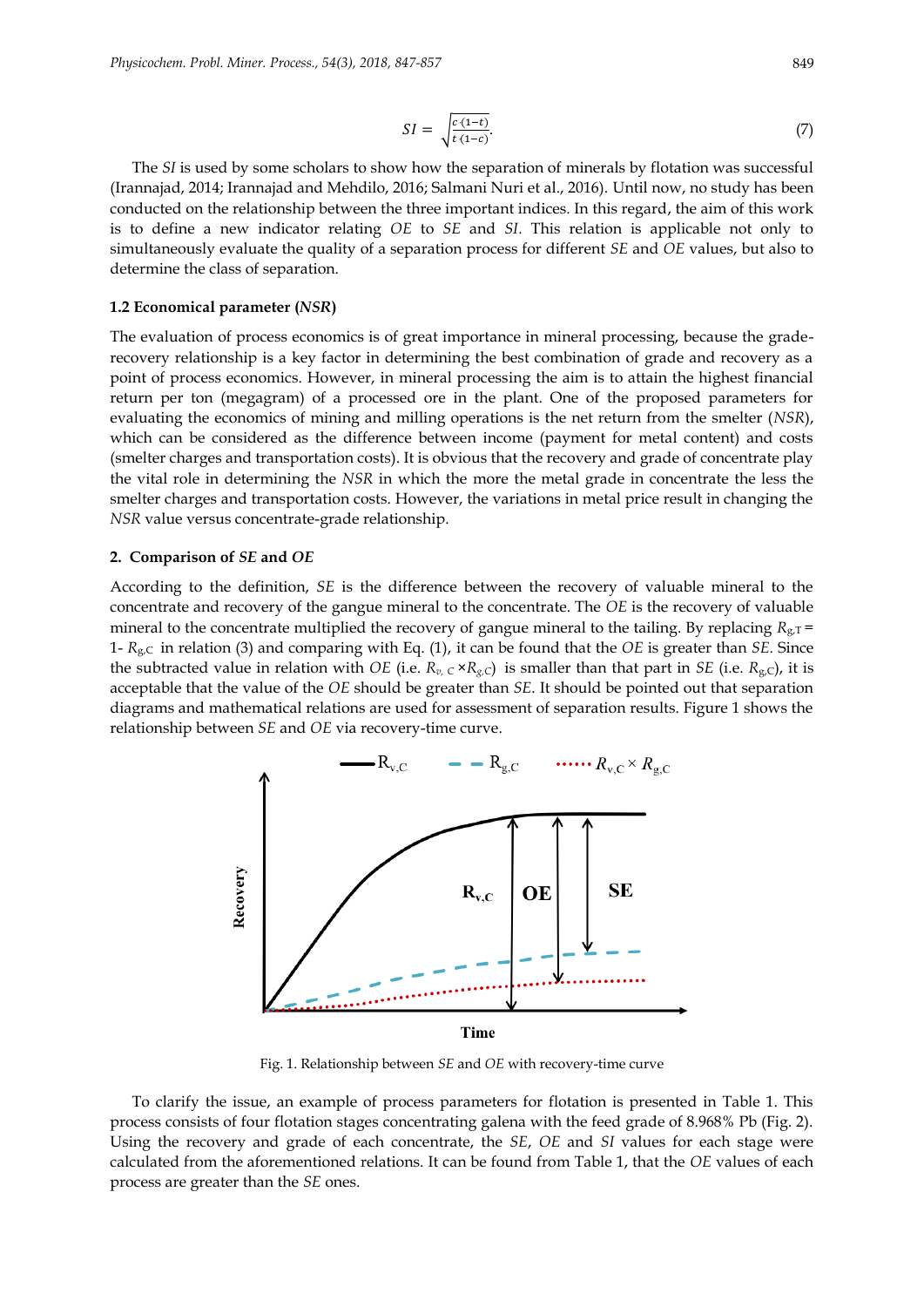

Fig. 2. Flowsheet of galena flotation process

Stage Concentrate  $(\%)$  Tailing  $(\%)$ SE OE W G  $\text{R}_{\text{v},\text{C}}$  W G  $\text{R}_{\text{g},\text{C}}$ 1 6.398 85.46 60.97 93.602 3.739 1.02 59.95 60.35 2 4.238 43.41 52.57 89.364 1.858 2.66 49.99 51.16 3 4.958 15.78 47.12 84.406 1.04 4.763 42.35 44.87 4 8.038 5.02 45.96 76.36 0.62 9.14 36.82 41.76

Table 1. Process parameters for galena flotation

#### **3. Determining the best process condition**

#### **3.1 Mathematical evaluation**

To technically determine the best process condition with respect to relations (1) and (3), *SE* and *OE* should be simultaneously maximized and equal. From the equality of *SE* and *OE*, and replacing  $R_{g,T} = 1 - R_{g,C}$ , one can obtained the  $R_{v,C} - R_{g,C} = R_{v,C} \cdot (1 - R_{g,C})$  term. After simplification, the term  $R_{g,C} \cdot (1 - R_{v,C}) = 0$  is obtained. Thus, for reaching the best process condition, one of two conditions including  $R_{g,C}$  = 0 or  $R_{v,C}$  = 1 should be satisfied. Under these circumstances, *SE* and *OE* will be equal to each other as well as  $R_{v,C}$ . It can be concluded that under condition of  $R_{g,C} = 0$ , the values of concentrate grade and tailing grade are 1 and 0, respectively. So, the  $R_{v,C}$ , *OE* and *SE* values will be 1. When  $R_{v,C}$  = 1, the values of concentrate and tailing grades are equal to the feed grade and 0, respectively. In this case, the value of  $R_{g,C} = 1$ , and the *OE* and *SE* ones will be 0. The summary of these conditions is presented in Table 2.

Table 2. Values of process performance under *SE* = OE conditions

| Condition     | $R_{v,C}$ (%) | $R_{g,C}$ (%) | OE(%)     | SE(%)       | Description     |
|---------------|---------------|---------------|-----------|-------------|-----------------|
| $c=100; t=0$  | C-100/F-f     |               | C·100/F·f | $C.100/F-f$ | Ideal upgrading |
| $c=f$ : $t=0$ | 100           | 100           |           |             | No upgrading    |
| c=f=t         | 100           | 100           |           |             | Ideal mixing    |

# **3.2 New upgrading curve based on recovery,** *SE* **and** *OE*

In order to find the optimum condition in no economical terms but process performance, graphical analysis is one of the best methods for process evaluation. Different upgrading curves are available for evaluation of separation processes. All of them offer the same information but in different geometrical forms. Drzymala reviewed varous upgrading curves and classified them into three categories: A (feed grade-insensitive), B (feed grade-sensitive), and C (feed grade-insensitive but covering a limited range of variables). The Hancock upgrading curve belongs to the B (feed grade-sensitive) category which presents the *SE* values as a function of yield (Drzymala-I, 2007; Drzymala-II, 2006). The Fomienko curve belongs to the A (feed grade-insensitive) category which is plotted in two forms: *OE* as a function of recovery and *OE* as a function of *SE* (Fomienko, 1957). One of the useful upgrading curves, which is well accepted for evaluation of mineral processing systems, is the Halbich curve. The curve belongs to the B category (feed grade-sensitive) (Drzymala, 2006, 2007). However, these upgrading curves separately present useful results based on the needs of the users. The proposed upgrading curve has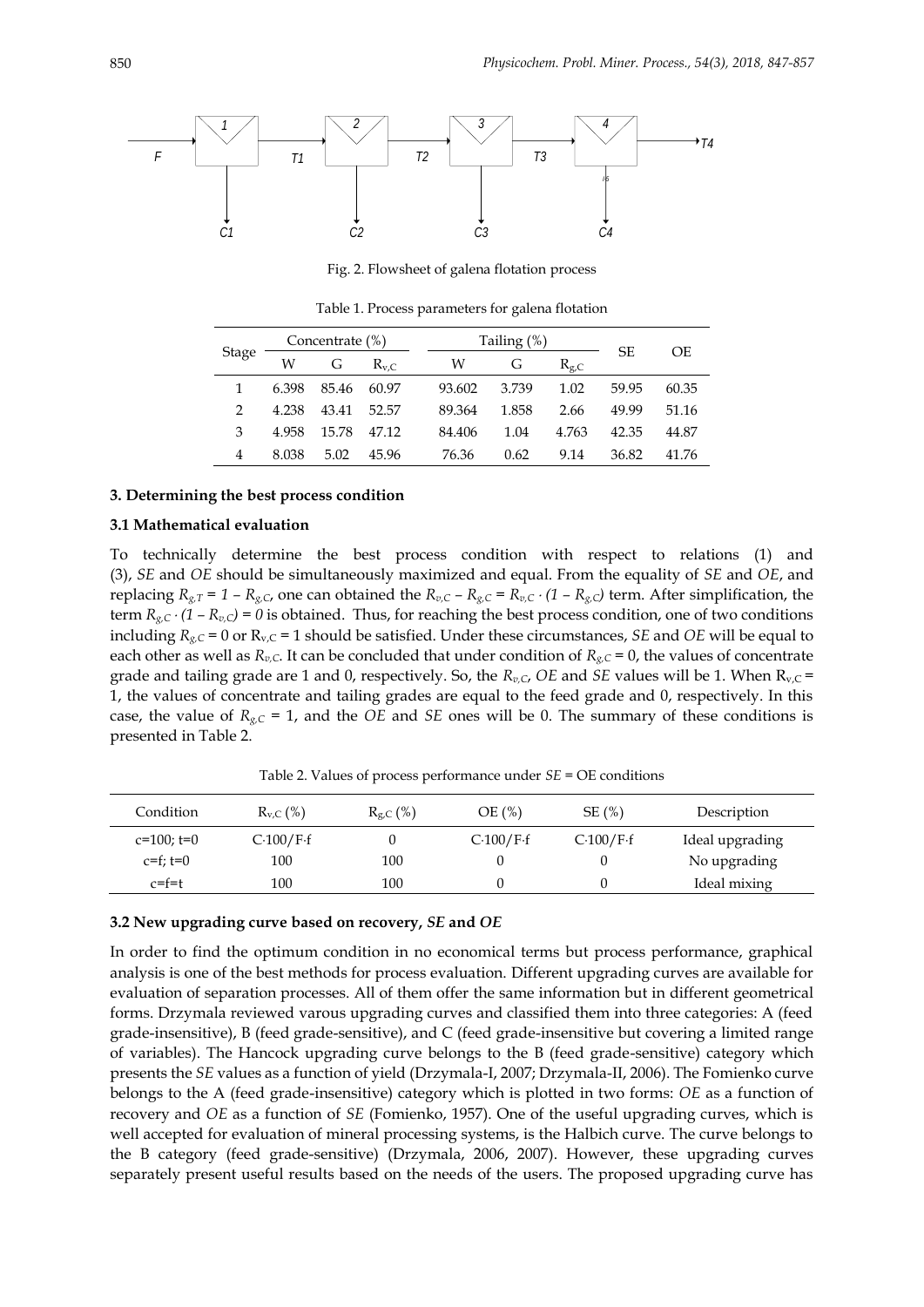the same features as the Halbich curve that belongs to the B category (feed grade -sensitive) with the square area for plotting. The upgrading curve has three key regions, which are the same as in the case of the Halbich curve. This curve simultaneously presents three parameters: recovery, *OE* and *SE* as a function of concentrate grade. Plotting the recovery, *OE*, and *SE* curves as a function of concentrate grade is useful to compare different processes as a point of metallurgical efficiency. It is clear that the *OE* values are greater than *SE* ones, and also their values are below the recovery at the whole range of grades (i.e.  $R_{v,C}$  >  $OE$  >  $SE$ ). So, these curves do not cross each other except the no upgrading and ideal upgrading lines. One of the advantages of this curve is determination of the best process between several ones. Hence, the process which has high *OE* or *SE* values is selected as the best one. It can be also found that for other points of the recovery curve, the difference between the recovery and *SE* curves is specified by the  $R_{g,C}$  values. Also, the difference between the recovery and *OE* curves is specified by  $R_{g,C} \cdot R_{v,C}$  values. It means that for fixed values of  $R_{v,C}$ , decreasing the  $R_{g,C}$  value resultes in increasing the *OE* and *SE* values. To select the best process among two processes, it is necessary that both the *SE*  and *OE* indices have the highest values. In Fig. 3 the background line of no upgrading corresponds to the feed grade when there is no separation. This line represents  $R_{v,C}$ =100% and  $R_{g,C}$  = 0% as well as *SE*= 0 and *OE*=0. When the separation process begins, the recovery of valuable minerals is gradually decreasing and the concentrate grade and recovery of gangue minerals in the concentrate is simultaneously increased. Consequently, the *OE* and *SE* values go up and continue until the best process condition is achieved. The ideal upgrading line is located in the last region of this plot in which the grade of concentrate is at maximum. When the valuable component is a mineral, then grade is equal to 100%. This line presents the value of  $R_{g,C}=0\%$  and the values of  $R_{v,C}=SE=OE=100C/Ff$ . Under ideal mixing condition the value of  $R_{v,C}$  and  $R_{g,C}$  is 100 (the top horizontal line in Fig. 3) as well as  $SE=0$  and *OE*=0 (the bottom horizontal line in Fig. 3).

As seen from Fig. 3, the recovery-grade curve can be divided into three regions. In the first region, the recovery of valuable mineral was high due to the presence of gangue minerals in the concentrate. This phenomenon was attributed to the relationship between the liberation degree and the recovery (Drzymala et al., 2013). The most industrial processes in mineral processing are located in the central region. The break point (the maximum curvature of separation curve) is an important point because industrial separation processes work above that point. This point can be also specified on the *SE* and *OE* curves. In the third region, a rich concentrate with low recovery is obtained. In this region the valuable minerals are liberated from gangue minerals and the separation process is selectively performed. So, the  $R_{g,C}$  value is decreasing until reaching the minimum value.

Different parameters affect the shifting of the grade-recovery curve as well as *SE* and *OE* including operational (chemical reagent, pH, time, solid percentage, and etc.), feed characteristics (grade and liberation degree), and machinery design. Fixing other variables is necessary to obtain changes of the recovery, *OE* and *SE* curves as a function of each variable. For instance, Bradshaw (2014) investigated the effect of liberation degree on the recovery-grade curve and found that the presence of gangue minerals in the concentrate for any reason (entrainment, entrapment, activated gangue mineral, and etc.) resulted in dilution and down-shifting the recovery-grade curve. In other cases, the locked minerals, fine liberated minerals, and surface coatings on valuable minerals can result in losing the valuable mineral as well as decreasing the grade of concentrate. Then, the recovery-grade curve is shifted to the left side. By changing the location of the recovery-grade curve, the difference between recovery curve and both of *OE* and *SE* will change. It means that the dilution and losses phenomena lead to the increase of the difference between recovery, *SE* and *OE* curves. On the other hand, optimizing the process, by controlling the dilution and losses phenomena, leads to a decrease of the difference between recovery, *OE* and *SE* curves.

#### **4. New selectivity index (efficiency ratio)**

The new proposed index has been defined as the ratio of operation efficiency to separation efficiency, that is

$$
ER = \frac{OE}{SE}.\tag{8}
$$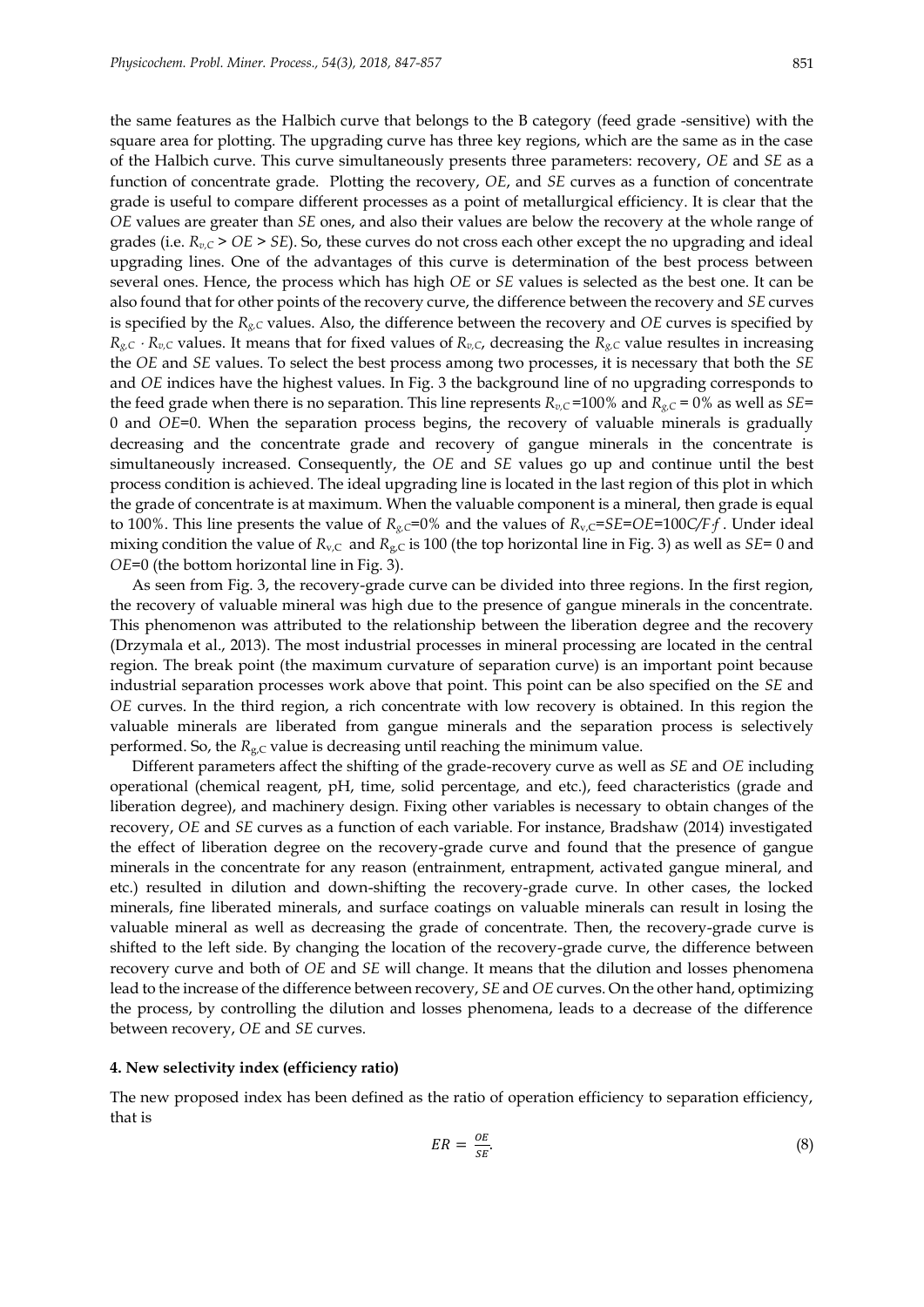The *ER* value is always greater than 1, except under ideal conditions for which is equal to one. This simplification is useful for graphical determination and presentation of *SI* as a function of *ER* by replacing Eqs (2) and (4) in relation (5) and simplification of the terms. Then, the dependency of efficiency ratio and the grades of concentrate and tailing is obtained as:



$$
ER = \frac{c \cdot (1-t)}{1 \cdot (c-t)}.\tag{9}
$$

Fig. 3. New upgrading curve based on R, SE and OE as a function of concentrate grade

#### **4.1 Selectivity index vs.** *ER***,** *OE***, and** *SE*

Selectivity index can also be written as in Eq. (10):

$$
SI = \sqrt{\frac{ER}{ER - 1}}.\tag{10}
$$

By placing Eq. (8) in Eq. (10) and simplification of the terms, the selectivity index is obtained as the relation:

$$
SI = \sqrt{\frac{OE}{OE - SE}}.\tag{11}
$$

By using a back calculation and placing Eqs. (2) and (4) in (11), validity of Eq. (7) is proved because  $SI =$ 0E  $\frac{OE}{OE - SE} = \sqrt{\frac{c \cdot (1-t)}{t \cdot (1-c)}}$  $\frac{c(t-t)}{t(1-c)}$ .

Basing on Eq. 11 it can be concluded from that the *SI* index is simultaneously related to both *SE* and *OE* indices. Thus, the index can be used to select the most accurate measures. Also, if the two indices are specified, the relation can be used to directly determine the third index. With respect to the validation of Eq. (11), it can be seen that the *OE* value should be greater than the *SE* one. This relation is in a good agreement with the result presented in sections 2 and 3.

## **4.2 Interpretation and application of** *ER* **and** *SI* **indices**

If the results of two processes show different values of *SE* and *OE* (higher *SE* and *OE* than those of another process or vice versa), the choice is not obvious. Then, the *SI* and *ER* parameters can be used for evaluation of process selectivity. Sometimes, both *SE* and *OE* of one (C) process are greater than another (D). From the standpoint of selectivity of separation process C should not be selected as more selective process. In this case, the process that has the smallest value of *ER* should be selected as more efficient. So, to get the best value in terms of selective separation, the necessary condition (not sufficient) is that both *SE* and *OE* should be as high as possible, and the sufficient condition is that the *ER* value simultaneously should be the lowest. For example, Table 3 presents the results of upgrading by flotation of an iron ore.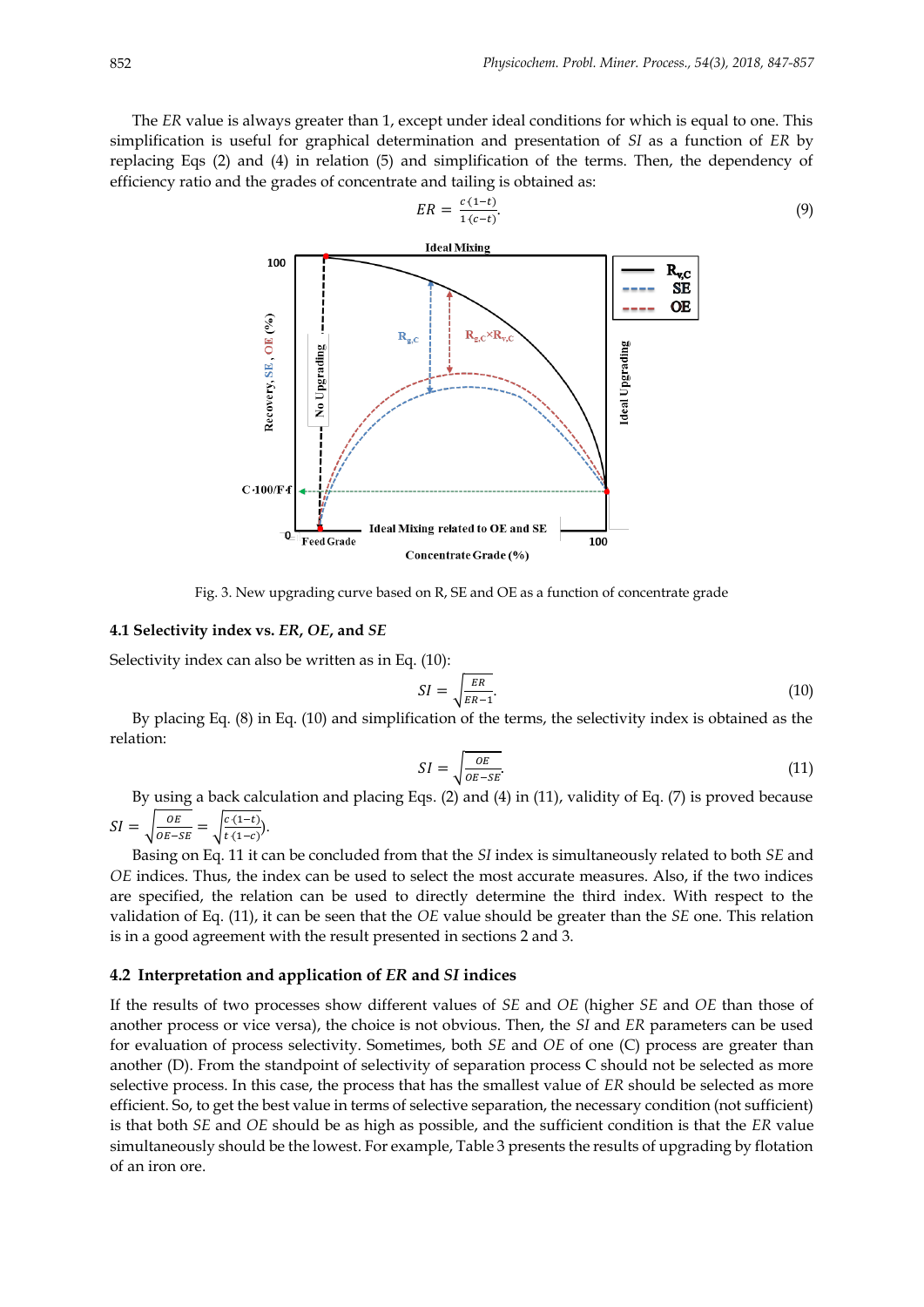| Process | f(%)                     | C(%)    | $t$ (%)                  | $R_{v,C}$ (%) | $R_{g,C}$ (%) | $R_{g,T}(\%)$ | SE(%)    | OE(%)  | SI       | ER       |
|---------|--------------------------|---------|--------------------------|---------------|---------------|---------------|----------|--------|----------|----------|
| А       | $\overline{\phantom{a}}$ | $f = t$ | $\overline{\phantom{a}}$ | 50            | 50            | 50            | $\Omega$ | 25     |          | $\infty$ |
| B       | 4.455                    | 25.69   | 0.83                     | 84.018        | 11.335        | 88.664        | 72.683   | 74.495 | 6.412    | 1.02492  |
| C       | 2.529                    | 23.98   | 0.31                     | 88.691        | 7.302         | 92.697        | 81.388   | 82.214 | 9.977    | 1.01014  |
| D       | 2.004                    | 24.05   | 0.29                     | 86.546        | 5.591         | 94.408        | 80.955   | 81.707 | 10.421   | 1.00929  |
| E       | 1.852                    | 24.16   | 0.24                     | 87.901        | 5.210         | 94.789        | 82.691   | 83.322 | 11.497   | 1.00762  |
| F       | $\overline{\phantom{a}}$ | 100     | $\overline{\phantom{a}}$ | 100           | $\theta$      | 100           | 100      | 100    | $\infty$ |          |

Table 3. Upgrading parameters of the considered flotation processes

According to Table 3, processes A and F exhibit no separation and ideal separation, respectively. The *SI* and ER values of process A is 1 and  $\infty$  , respectively. On the other hand, the grade of concentrate of process F is equal to 100, and the *SI* and *ER* values are and 1, respectively. Among of the B, C, D and E processes, process B is the worst due to low values of *OE*, *SE*, and *SI*. In the case of process E, the *SI*  and *ER* values are the greatest and the lowest, respectively. This process can be selected as selective. It is noteworthy that the *SE* and *OE* values of process C are slightly better than process D, but the *SI* value of process C is lower than that of D. So, the selective process is the one with the lowest value of *ER*. Thus, the importance of *ER* value becomes clear. The best separation process in terms of *SI* and *ER* is shown in Figs. 4 and 5.



Fig. 4. Comparison of upgrading process by means of selectivity index



Fig. 5. Comparison of upgrading process by means of efficiency ratio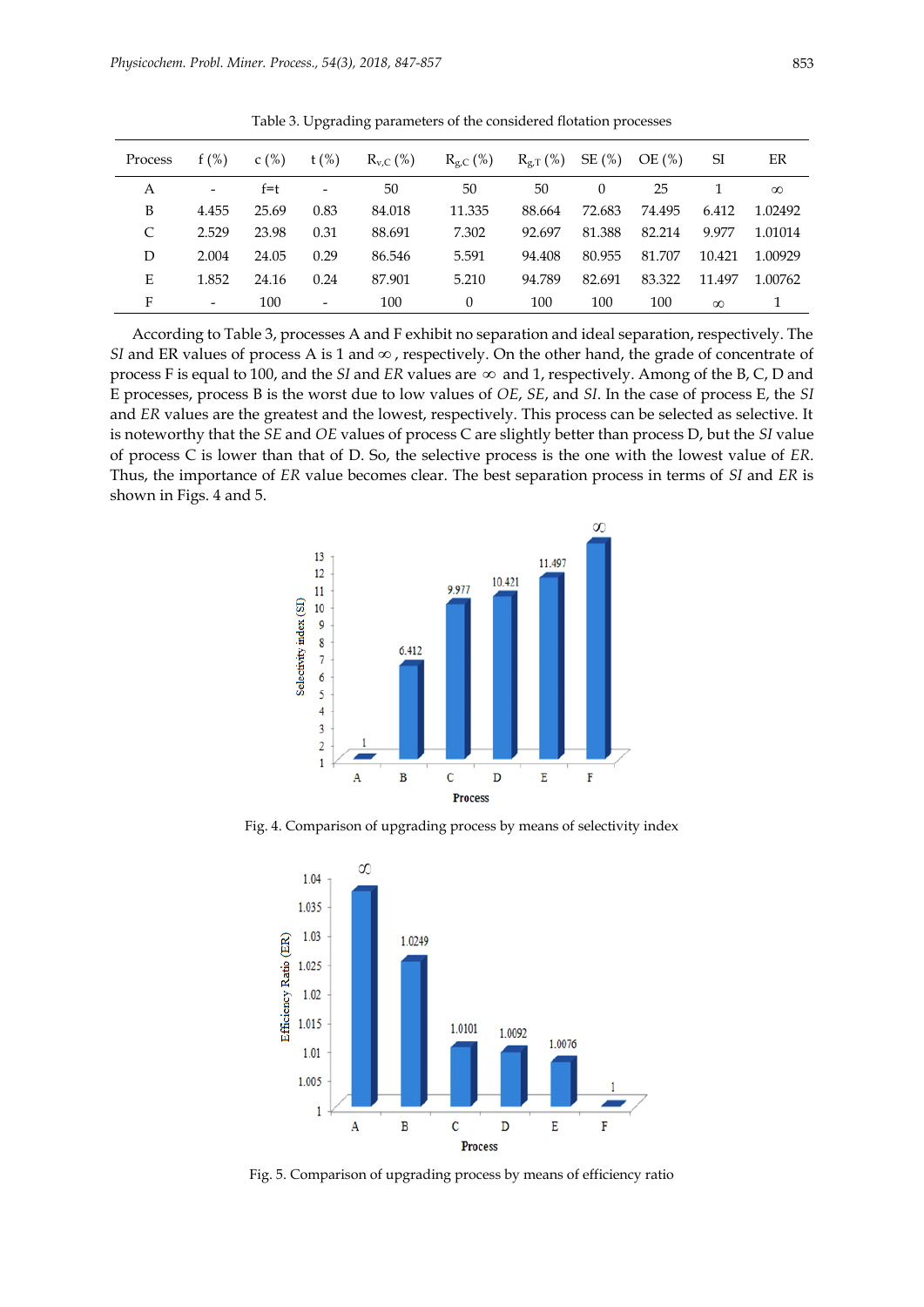|        | Process parameters |              |        |        |        |                 |         | Selectivity |        | Economic  |            |
|--------|--------------------|--------------|--------|--------|--------|-----------------|---------|-------------|--------|-----------|------------|
| Grade  |                    |              |        |        |        |                 |         | parameters  |        | parameter |            |
|        | $R_{v,C}$          | $\mathbf{C}$ |        | C.     | T      | $R_{\varrho,C}$ | SE      | OE          | ER     | SI        | <b>NSR</b> |
| High   | 62                 | 63           | 0.3838 | 0.0098 | 0.9902 | 0.3678          | 61.6322 | 61.7720     | 1.0023 | 21.0230   | 47.88      |
| Medium | 72                 | 42           | 0.2849 | 0.0171 | 0.9829 | 1.0043          | 70.9957 | 71.2769     | 1.0040 | 15.9205   | 52.8       |
| Low    | 78                 |              | 0.2285 | 0.0371 | 0.9629 | 2.9639          | 75.0361 | 75.6881     | 1.0087 | 10.7738   | 48.1       |

Table 4. Process, selectivity and economic parameters of a tin upgrading process

The process and economic parameters of the concentrating process of tin are presented in Table 4. The parameters of recovery and grade of concentrate and *NSR* are adapted from Wills and Finch (2016). The parameters of *SE*, *OE*, *ER* and *SI* are calculated based on the aforementioned relations. As shown in this table, the process, selectivity and economic parameters are different:

I) *SE, OE* and *ER*: low grade > medium grade > high grade

II) *SI*: high grade > medium grade > low grade

III) *NSR*: medium grade > low Grade > high grade.

Therefore, the selection of parameters is highly depending on the aim of the separation process. When the goal is to obtain a maximum economic return, the *NSR* can be used to choose the best process. In some cases, the selection of a process among two or more processes with different concentrates grade and recovery is vague. Hereon, the *SE* and *OE* parameters can be used to choose the best one. Finally, if the goal is to determine the separation quality of two minerals from each other's (selectivity) and to achieve a high-grade product via different separation process methods, different reagent types and etc., the *ER* factor can be used to choose the best process. In other words, if the process objective is the elimination of the harmful elements in the concentrate (for example, arsenic in the lead and zinc concentrates or sulfur in the iron concentrate) and also no valuable components in the tailing (for example, gold and silver in tailing), the *ER* is the best parameter that can be used to select the separation method, machinery type, chemical reagent type and etc. in terms of selectivity aspect.

#### **5. New upgrading curve based on** *ER* **and** *SI*

In this section, the different classes of separation are proposed with respect to *SI* and *ER*. As can be seen in Table 5, the efficiency ratio of the separation process is divided into seven sub-levels. The *ER* index is the ratio of *OE* and *SE* indices and they are local selectivity parameters. These parameters usually change in a different manner for different separation processes. As presented in Table 2, these parameters change with the yield of the concentrate. Therefore, the *ER* index evaluates a process as a local selectivity parameter and it cannot be, in most cases, used for comparison of separation data. However, to overcome this limitation, the authors presented the upgrading curve based on *ER* and *SI*. In other word, this curve can be used for comparison of different separation processes. Thus, the meaningful upgrading curve, plotted with the background lines, can be used as a global selectivity measure to compare different separation processes.

The efficiency ratio curve can be used not only for assessing the upgrading results of different processes, but also for comparing the quality of the separation process. Figure 6 presents the *ER* curve versus the *SI* value under various conditions of separation. It is apparent that the real separation curve has two asymptotic curves, that is the vertical and horizontal asymptotes *ER*=1 and *SI*=1, respectively. The background lines (i.e. no and ideal separation lines) are the important parts of upgrading curves for meaningful and simple use. Under operational conditions, the range of *SI* is usually between 4 and 40 (Taggart, 1945). With respect to these values, the  $ER = \frac{OE}{CE}$  $\frac{\partial L}{\partial s}$  values corresponding to the operational *SI* were calculated from Eq. (10). The *ER* values are fluctuating from 1.066666 to 1.000625. This part of curve is shown as the operational condition. The part with *SI* greater than 40 and 1 < *ER* < 1.000625 is best. Eventually, the process with *ER* greater than 1.06666 and 1 < *SI* < 4 is the worst.

The advantages of this upgrading curve over other ones include simple use, interpretation, and classification of separation processes into seven sub-levels based on selectivity. Also, a comparison of several process in terms of separation method, machinery type, chemical reagent type etc., can be made, because this curve is insensitive to feed grade ( $ER = \frac{c(1-t)}{c(1-t)}$  $\frac{c(t-t)}{1(c-t)}$ .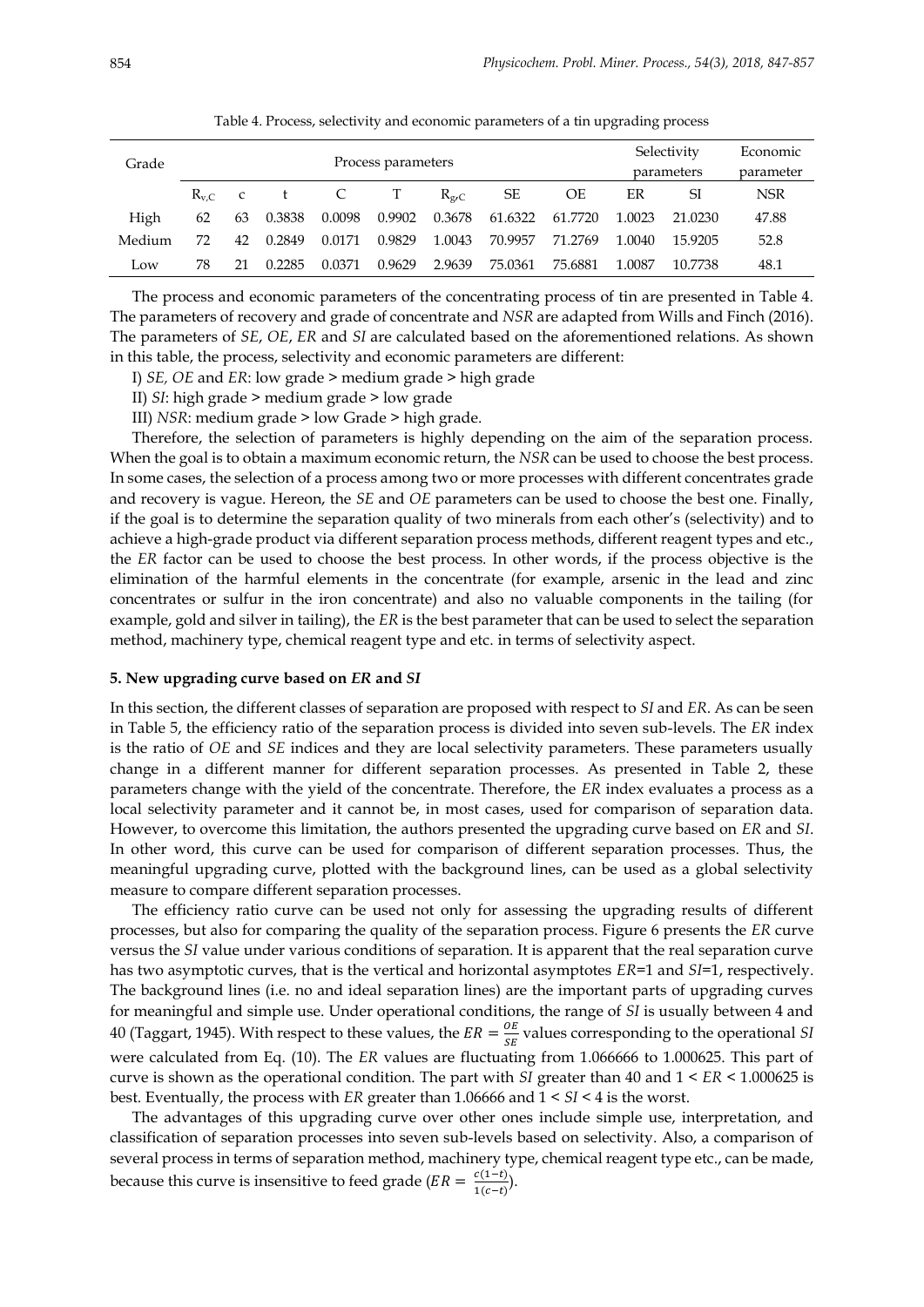| Separation | Intervals              |                       |                       |  |
|------------|------------------------|-----------------------|-----------------------|--|
| region     | Selectivity index (SI) | Efficiency Ratio (ER) | Class of separation   |  |
|            |                        | $\infty$              | Lack of separation    |  |
| Н          | $4 - 8$                | 1.06666 - 1.01587     | Negligible separation |  |
| Ш          | $8-16$                 | 1.01587 - 1.00392     | Weak separation       |  |
| IV         | $16-24$                | 1.00392 - 1.00174     | Medium separation     |  |
| V          | 24-32                  | 1.00174 - 1.00098     | Good separation       |  |
| VI         | 32-40                  | 1.00098 - 1.00062     | Very good separation  |  |
| VІI        | $\infty$               |                       | Ideal separation      |  |

Table 5. Relative scale for separation class of a process based on efficiency ratio (*ER*) and selectivity index (*SI*)



Fig. 6. New upgrading curve based on efficiency ratio (*ER*) as a function of selectivity index (*SI*)



Fig 7. Determination of process selectivity via new upgrading curve and *ER* index

It is noteworthy that the selectivity upgrading curve can be related to Fig. 3. Since, *ER* is defined as the ratio of *OE* to *SE*, therefore, specifying *OE* and *SE* from Fig. 3 leads to determination of classes of separation selectivity by the upgrading curve (*ER* = *OE*/*SE*). Finally, this upgrading curve helps users to determine process selectivity based on process parameters. The importance of *ER* application is clearer when users and engineers want to simultaneously determine the selectivity of process via two,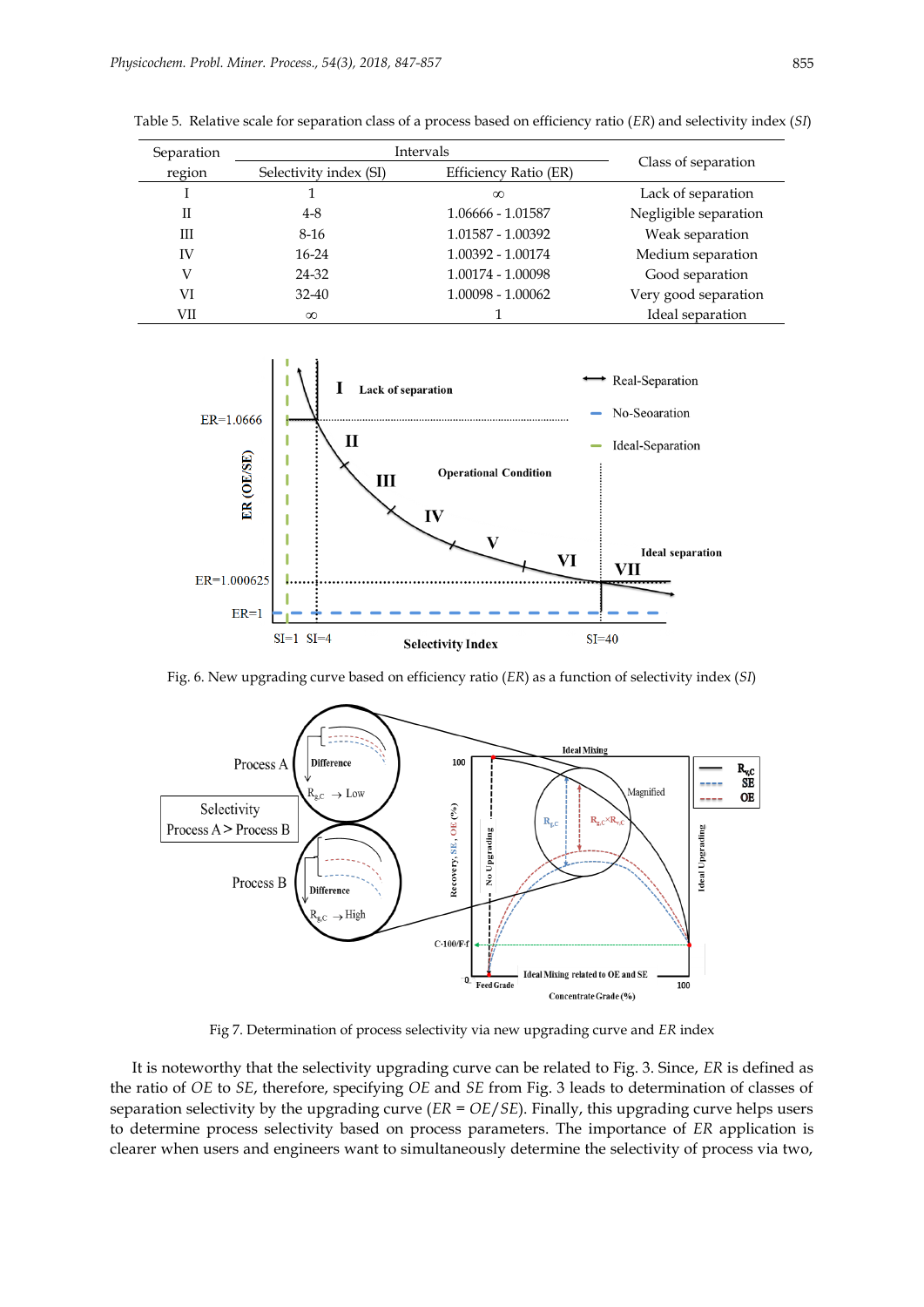*SE* and *OE*, parameters. *ER* will lead to the selectivity of process without spending time and without using the complicated formula of *SI* (*SI* =  $\sqrt{\frac{R_{v,C}R_{g,T}}{(1-R_{v,C})(1-1)}}$  $\frac{P_{v,C}P_{g,1}}{(1-R_{v,C})(1-R_{g,T})}.$ 

As mentioned in section 3.2, the difference between *R* and *SE* is *Rg,C* and the difference between *R* and *OE* is*Rv,CRg,C*. To select the best selective process among several others, it is necessary to minimize as much as possible the difference between the *OE*, *SE*, and *R*. It can be found from Fig. 7, that the selective process is a process with the smallest recovery of gangue minerals in the concentrate  $R_{g,C}$ . To sum up, Fig. 3 not only can be used to determine the best process, but also it can be used to determine the best selective process.

# **6. Conclusions**

In this study, an attempt was carried out to define a new selectivity index based on process parameters such as *SE* and *OE*. The efficiency ratio was defined as the ratio of operation efficiency to separation efficiency:  $SI = \sqrt{\frac{OE}{OE}}$  $\frac{C}{OE - SE}$ . Also, two new upgrading curves were proposed to evaluate a separation process in terms of process and selectivity aspects. The results of this research are presented as follows.

- 1. A new upgrading curve was proposed based on the curves of recovery, *SE*, and *OE* as a function of concentrate grade. This curve has four background lines, including no upgrading, ideal upgrading and two lines of ideal mixing. The curve belongs to the B category (feed grade sensitive) with the square area available for plotting.
- 2. Mathematical and graphical analysis showed that the *OE* values are greater than *SE* ones, and also their values are lower than the recovery at the whole range of grade (i.e. *Rv,C* > *OE* > *SE*).
- 3. The new index of efficiency ratio *ER* was defined as a ratio of *OE* to *SE*. The index combines two important process parameters.
- 4. Contrary to selectivity index *SI*, the *ER* can be conveniently used to evaluate and choose the upgrading process as a point of separation selectivity. In this regard, the separation method, machinery type, chemical reagent type etc. can be selected by this index in terms of selectivity.
- 5. The quality of separation selectivity can be directly determined via efficiency ratio *ER*. *ER = OE/SE*,  $ER = \frac{c(1-t)}{1(c-t)}$  $\frac{c(1-t)}{1(c-t)}$  and  $ER = \frac{SI^2}{SI^2-}$  $SI^2-1$
- 6. The new upgrading curve and efficiency ratio *ER* values as a function of *SI* help users to determine the separation class in terms of selectivity.
- 7. Selectivity of a separation process is divided into seven sub-levels via the efficiency ratio from the lack of separation to ideal separation.

#### **References**

DRZYMALA J., 2007. *Mineral Processing, Foundations of theory and practice of minerallurgy*. 1st English edition. Wroclaw University of Technology.

- DRZYMALA J., 2006. *Atlas of Upgrading Curves Used in Separation and Mineral Science and Technology*. Part I. Physicochemical Problems of Mineral Processing, 40, 19-29.
- WILLS B.A. and Napier-Munn, T.j., 2006, *Mineral Processing Technology*. 7th edition. Elsevier Science & Technology Books.
- DRZYMALA J., 2007. *Atlas of Upgrading Curves Used in Separation and Mineral Science and Technology*. Part II. Physicochemical Problems of Mineral Processing, 41, 27-35.
- DRZYMALA J., 2008. *Atlas of Upgrading Curves Used in Separation and Mineral Science and Technology*. Part III. Physicochemical Problems of Mineral Processing, 42, 75-84.
- SCHULZ N.F., 1970. *Separation efficiency*. Trans. Soc. Min.Eng. AIME, 247, 81–87.
- SZTABA K., 1993. *Przesiewanie (Sieving),* Śląskie Wydawnictwo Techniczne, Katowice.
- KELLY E.G. and SPOTTISWOOD D.J., 1982, *Introduction to mineral processing*. New York : Wiley.

TAGGART A.F., 1945. *Handbook of Mineral Dressing: Ores and Industrial Minerals*. 1st edition. John Wiley & Sons Inc.

FOMENKO T. G., 1957. *Determination of optimal indices of upgrading*, USSR Magadanskij NII 1, chapter IV, Upgrading and metallurgy, 24, Severostoc-zoloto. (in Russian).